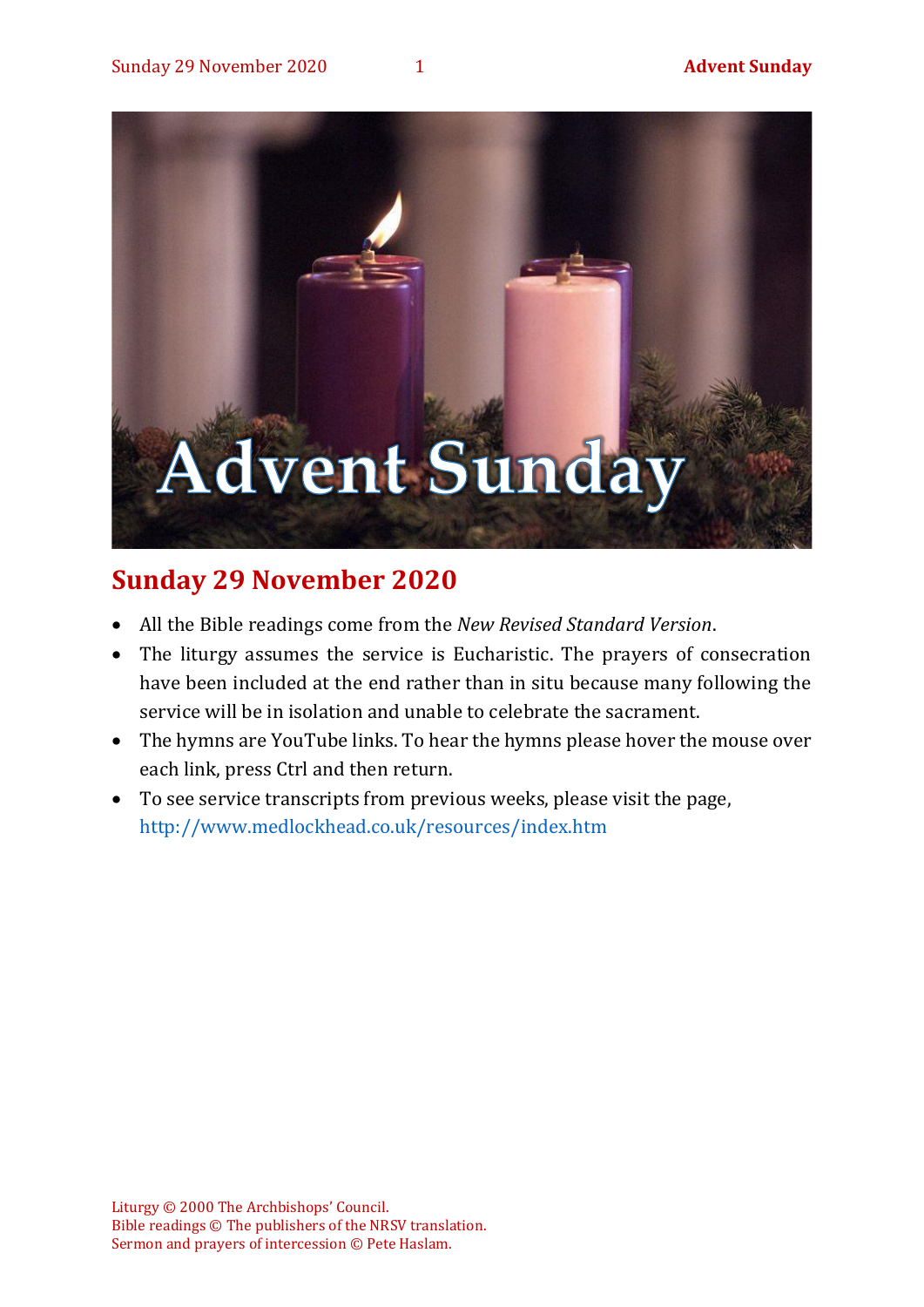# **Introduction and welcome**

HYMN 1 **[Lo, he comes](https://www.youtube.com/watch?v=p1Rn-9j2NQw)** (please click on this link to hear the hymn)

# **The Welcome**

In the name of the Father, and of the Son, and of the Holy Spirit

All **Amen.**

The Lord be with you

All **And also with you.**

# **The Preparation**

All **Almighty God,**

**to whom all hearts are open, all desires known, and from whom no secrets are hidden: cleanse the thoughts of our hearts by the inspiration of your Holy Spirit, that we may perfectly love you, and worthily magnify your holy name; through Christ our Lord. Amen.**

Our Lord Jesus Christ said:

The first commandment is this: 'Hear, O Israel, the Lord our God is the only Lord. You shall love the Lord your God with all your heart,

with all your soul, with all your mind,

and with all your strength.'

And the second is this: 'Love your neighbour as yourself.' There is no other commandment greater than these. On these two commandments hang all the law and the prophets.

#### All **Amen. Lord, have mercy.**

A voice cries out in the wilderness 'Make straight the way of the Lord'. So let us listen, and turn to the Lord in penitence and faith, firmly resolved to keep God's commandments and to live in love and peace with all.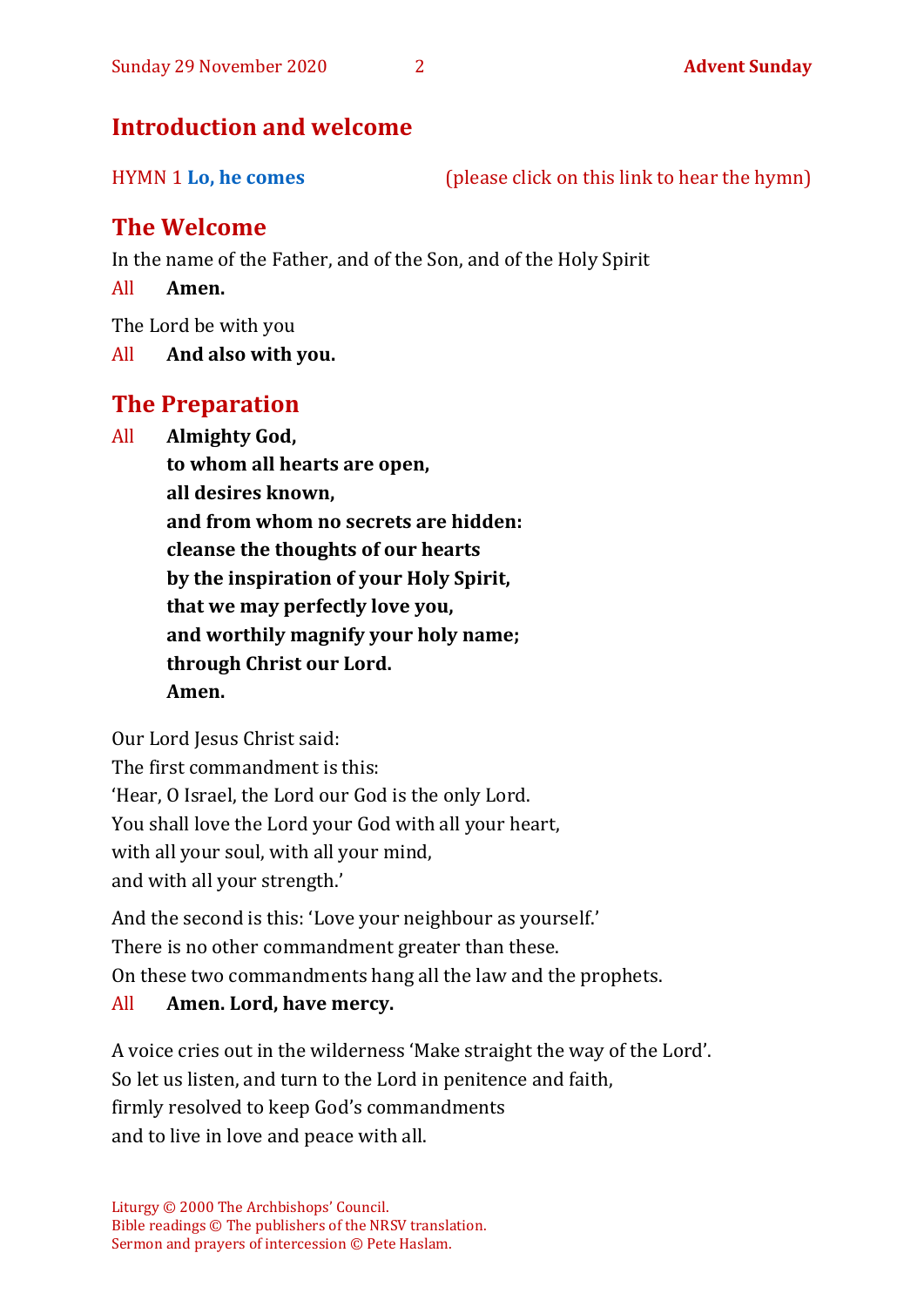All **Almighty God, our heavenly Father, we have sinned against you and against our neighbour in thought and word and deed, through negligence, through weakness, through our own deliberate fault. We are truly sorry and repent of all our sins. For the sake of your Son Jesus Christ, who died for us, forgive us all that is past and grant that we may serve you in newness of life to the glory of your name. Amen.**

Almighty God,

who forgives all who truly repent, have mercy upon you, pardon and deliver you from all your sins, confirm and strengthen you in all goodness, and keep you in life eternal; through Jesus Christ our Lord.

All **Amen.**

It's usual to omit the Gloria during Advent.

# **The Collect for Advent Sunday**

Almighty God, give us grace to cast away the works of darkness and to put on the armour of light, now in the time of this mortal life, in which your Son Jesus Christ came to us in great humility; that on the last day, when he shall come again in his glorious majesty to judge the living and the dead, we may rise to the life immortal; through him who is alive and reigns with you, in the unity of the Holy Spirit, one God, now and for ever.

All **Amen.**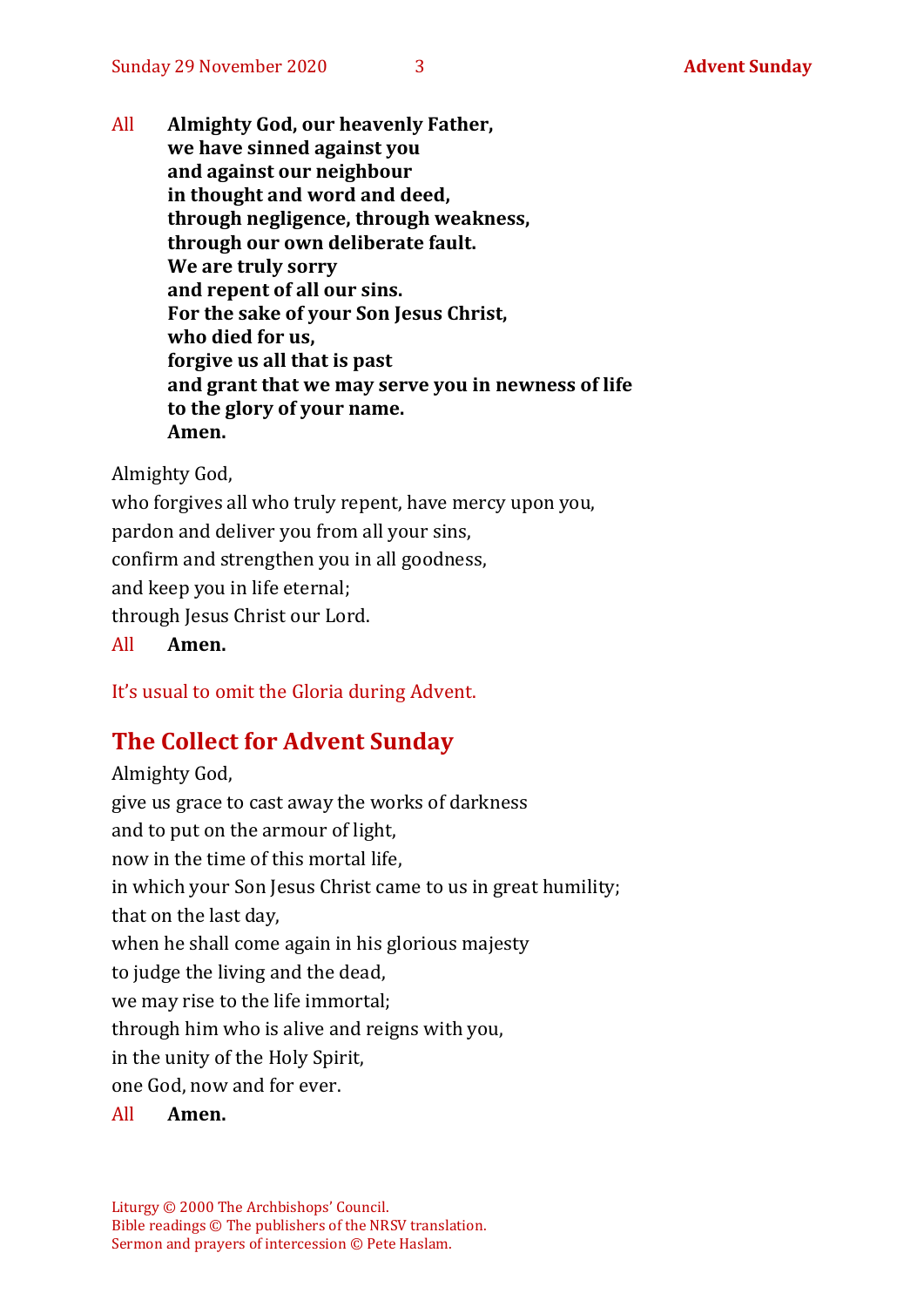#### **First reading**

A reading from the Book of the Prophet Isaiah

O that you would tear open the heavens and come down, so that the mountains would quake at your presence—as when fire kindles brushwood and the fire causes water to boil—to make your name known to your adversaries, so that the nations might tremble at your presence! When you did awesome deeds that we did not expect, you came down, the mountains quaked at your presence. From ages past no one has heard, no ear has perceived, no eye has seen any God besides you, who works for those who wait for him. You meet those who gladly do right, those who remember you in your ways. But you were angry, and we sinned; because you hid yourself we transgressed.

We have all become like one who is unclean, and all our righteous deeds are like a filthy cloth. We all fade like a leaf, and our iniquities, like the wind, take us away. There is no one who calls on your name, or attempts to take hold of you; for you have hidden your face from us, and have delivered us into the hand of our iniquity. Yet, O Lord, you are our Father; we are the clay, and you are our potter; we are all the work of your hand. Do not be exceedingly angry, O Lord, and do not remember iniquity forever. Now consider, we are all your people. *Isaiah 64:1–9*

This is the Word of the Lord

All **Thanks be to God.**

#### **Second reading**

A reading from St Paul's First Letter to the Corinthians

Grace to you and peace from God our Father and the Lord Jesus Christ. I give thanks to my God always for you because of the grace of God that has been given you in Christ Jesus, for in every way you have been enriched in him, in speech and knowledge of every kind—just as the testimony of Christ has been strengthened among you—so that you are not lacking in any spiritual gift as you wait for the revealing of our Lord Jesus Christ. He will also strengthen you to the end, so that you may be blameless on the day of our Lord Jesus Christ. God is faithful; by him you were called into the fellowship of his Son, Jesus Christ our Lord. *1 Corinthians 1:1–9*

This is the Word of the Lord

#### All **Thanks be to God.**

HYMN 2 **[Maranatha! Come Lord Jesus!](https://www.youtube.com/watch?v=hGx5-Ht4n18)** (click on this link to hear the hymn) 'Maranatha' is Aramaic for 'Come, Our Lord!'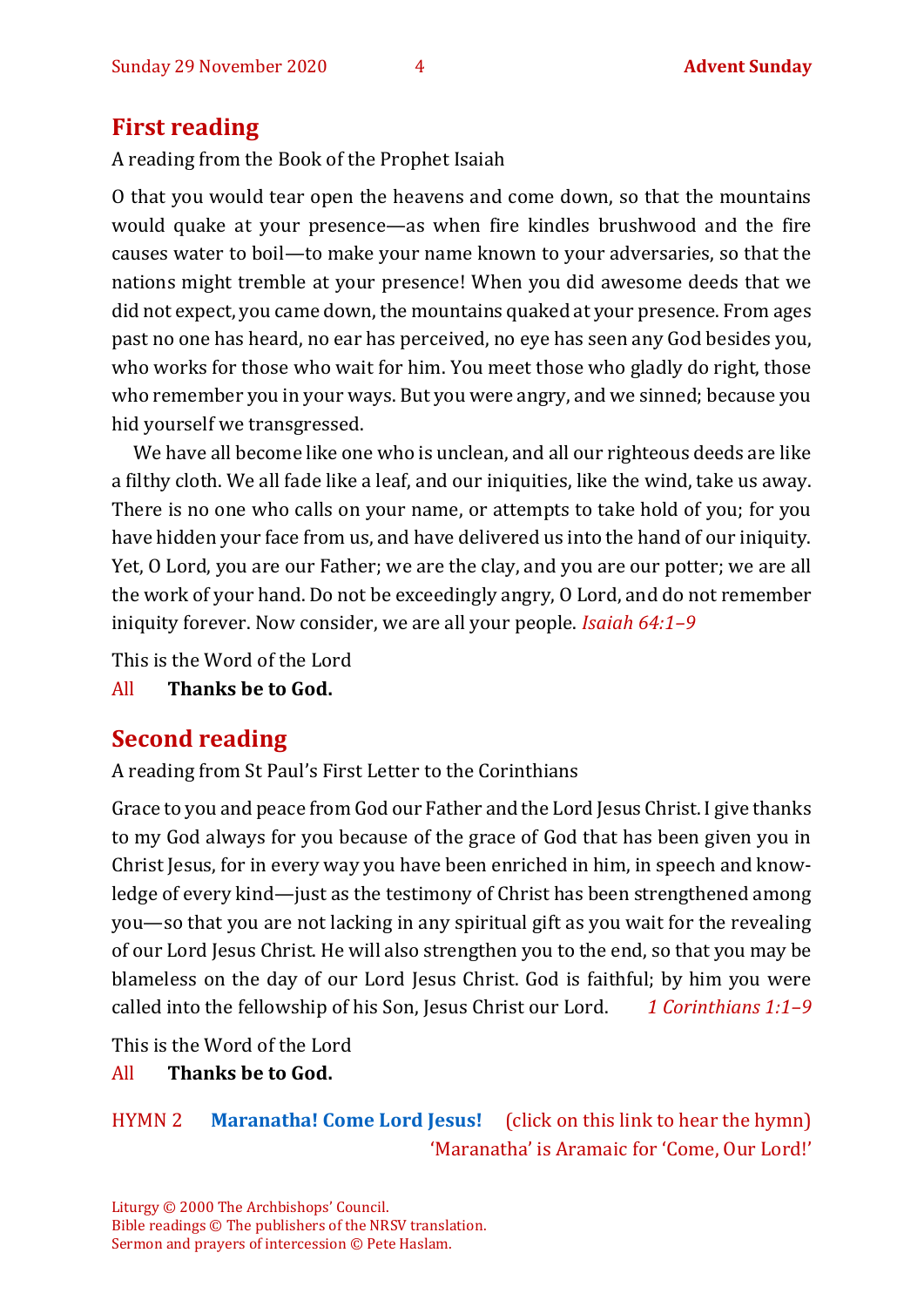### **Gospel reading**

Hear the Gospel of our Lord Jesus Christ according to Mark

#### All **Glory to you O Lord.**

Jesus said, 'In those days, after that suffering,

'The sun will be darkened,

and the moon will not give its light,

and the stars will be falling from heaven,

and the powers in the heavens will be shaken.

'Then they will see "the Son of Man coming in clouds" with great power and glory. Then he will send out the angels, and gather his elect from the four winds, from the ends of the earth to the ends of heaven.

'From the fig tree learn its lesson: as soon as its branch becomes tender and puts forth its leaves, you know that summer is near. So also, when you see these things taking place, you know that he is near, at the very gates. Truly I tell you, this generation will not pass away until all these things have taken place. Heaven and earth will pass away, but my words will not pass away.

'But about that day or hour no one knows, neither the angels in heaven, nor the Son, but only the Father. Beware, keep alert; for you do not know when the time will come. It is like a man going on a journey, when he leaves home and puts his slaves in charge, each with his work, and commands the doorkeeper to be on the watch. Therefore, keep awake—for you do not know when the master of the house will come, in the evening, or at midnight, or at cockcrow, or at dawn, or else he may find you asleep when he comes suddenly. And what I say to you I say to all: Keep awake.' *Mark 13:24–37*

This is the Gospel of the Lord

#### All **Praise to you O Christ.**

#### **Sermon**

I suppose I should start the sermon this morning by wishing you all 'Happy New Year.' Today is Advent Sunday, the new year in the Church's calendar, it's the beginning of the Church year.

I do think that we neglect Advent. No sooner has Advent got under way than we're headlong into all those Christmas preparations And surely we are the poorer for not remembering Advent .You see Advent isn't Christmas, and nor is Advent all about preparing for Christmas. Advent is a time of waiting, a time of preparation for celebrating the coming of God into the world in human form in the person of Jesus his Son.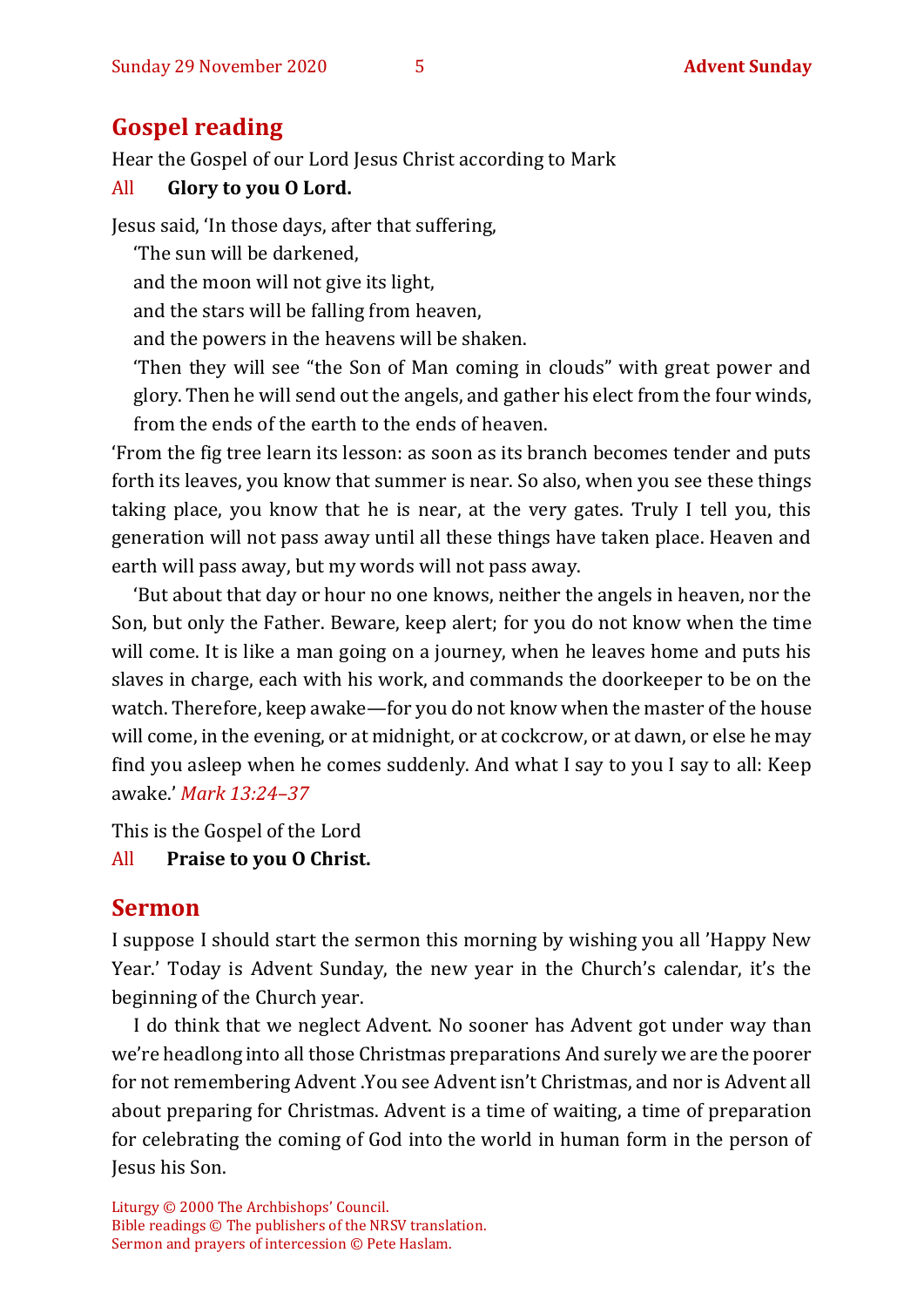It's interesting that the Church year starts not on some great high point, or with some fervent celebration, but with a period of waiting and preparation, with a sense of emptiness and wondering. But I think it's right because if we don't go through this season of Advent waiting and watching and preparing then we don't really have anything to celebrate. There are many symbols of Advent. The Advent candles that we have in church are one. We lit the first one this morning and, in the coming Sundays up until Christmas we light an additional one until, on Christmas Day we light the white candle in the middle representing Christ, the Light of the World. Traditionally the candles have stood for the gradual revelation of the coming of Christ—the ancestors in the faith, the prophets who spoke the word of God, and John the Baptist who prepared the way, and Mary. As the candles are lit each week so the waiting progresses and the expectation grows.

Another sign of Advent is the Advent Calendar. When I was growing up we always had an Advent Calendar. It was always one of those that had really old fashioned pictures relating to the nativity, or to Christmas in general behind each door.

But Advent Calendars are about waiting in expectation of something happening, about expectation until we celebrate the birth of Jesus on 25 December.

But what about a jigsaw as a sign of Advent? I'm not sure it would ever catch on because it's not as colourful and exciting as the candles and the calendars. But a jigsaw is a sign of passing time. Maybe some of us here like to do jigsaw puzzles either on our own or with our children it's good to watch the picture emerge and develop as more pieces are placed in their right place.

And that's true of Advent. If we wait and watch patiently, then the picture of Jesus revealed to us during this time becomes clearer until we rejoice on Christmas Day.

But waiting isn't something of a virtue in society today. We don't wait. We live in an on-demand culture where everything has to be there when we want it. Today people cannot wait, we don't have patience. A jigsaw isn't finished on demand. It takes time, it takes patience. Advent isn`t a one day wonder. Advent is all about waiting, about wondering, about preparing ourselves for the celebration of the coming of Christ. Too often we rush straight into Christmas from Advent Sunday.

So what is this Advent journey? What are the pieces of the jigsaw that we piece together during this season?

Today, Advent Sunday, we place the **first** piece of the jigsaw in place—that part that talks about the coming of Jesus at the end of time. The Gospel reading was all about signs of the end of the age and the day and the hour of the end and of the return of Jesus being unknown.

Mark likens it to the time where a man leaves his slaves in charge of his house. And commands then to keep watch and keep awake for he doesn`t tell them when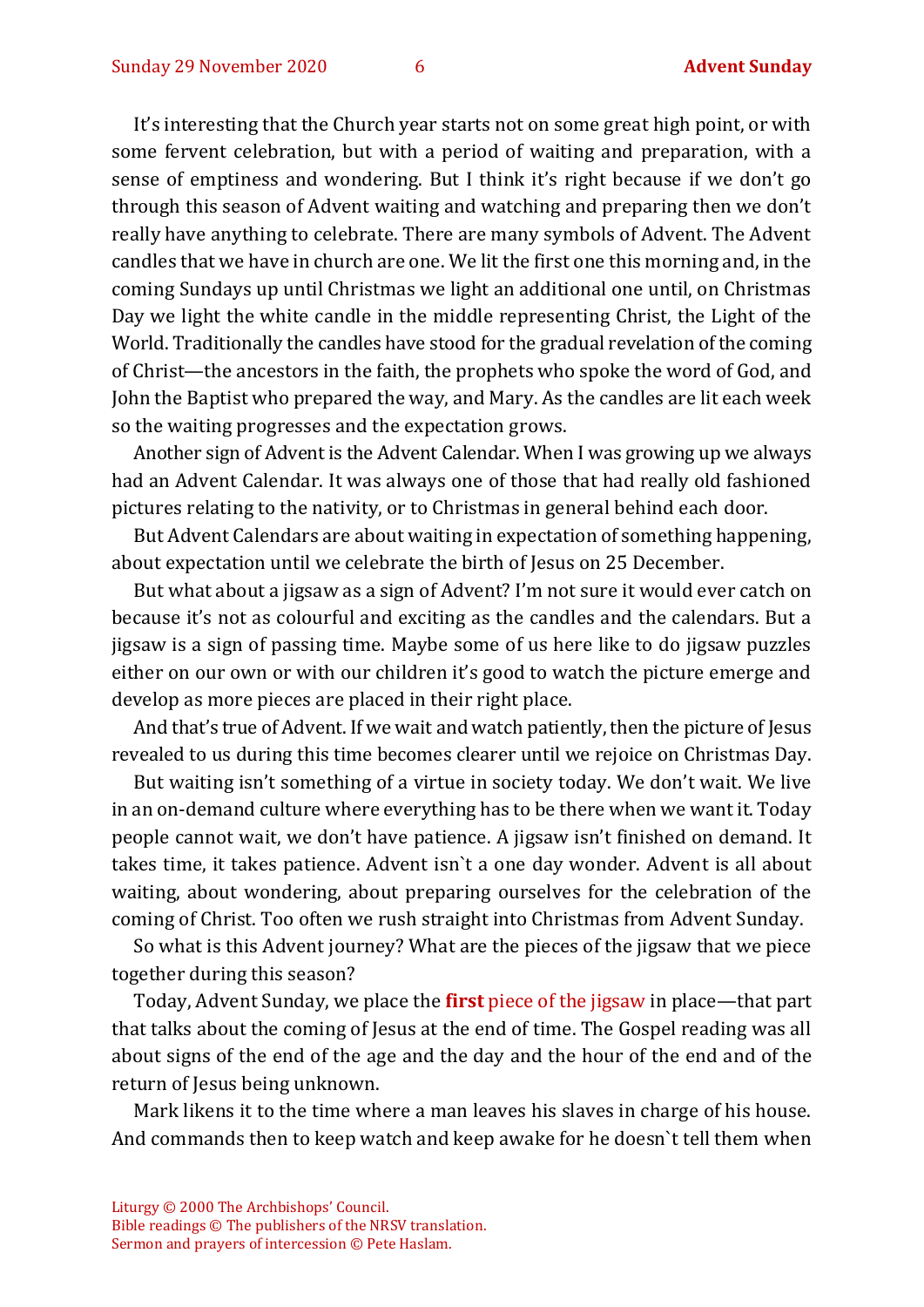he will return. That's how it will be with the end of time says Jesus. We do not know when or how, but we need to be ready.

Early Christians lived with the expectation the world would end at any time. They waited expectantly for Christ to return. They lived each day as it came. And today, we too don't know when the end of the world will come but we have a responsibility to live each day for God whilst waiting expectantly for the end to come. So the 1st part of the Advent jigsaw is the waiting for Christ to come and living each day for him where we are and in expectation of what will happen.

The **second** piece of the jigsaw is John the Baptist who, as an adult, lived a solitary life in the desert until he began to preach. Then he became like a prophet of the Old Testament as he confronted Jewish people with their need to repent.

John wore clothes made from camel hair and a leather belt and ate locusts and wild honey. But he drew crowds. John identified himself as the forerunner of the Messiah, of Jesus and announced that God's kingdom was near. His role was to point people on to Jesus.

And in Advent, John points us to Jesus, he reveals a little more of the story as we prepare for his coming. The waiting reveals that not only is Christ coming again, but that he is the promised Messiah, the Saviour of the world.

The **third** piece of the Advent jigsaw adds more clarity to the message. Here John the Baptist points to a fuller picture of who Jesus is. Yes he is coming again, yes he is the Messiah but he also performs great deeds. In prison John the Baptist agonises over whether Jesus really is the one sent from God. He is reassured after he sends some friends to Jesus to find out more information. On their return they tell John that through this man Jesus the blind can see, the lame walk, lepers are cured, the deaf hear. Yes, the person that John the Baptist was pointing people to really is the Messiah. So the waiting of Advent reveals a little more about the person and purpose of Jesus, the one we wait to welcome.

The **fourth** part of the jigsaw comes on the Sunday before Christmas when our thoughts turn to Mary and Joseph. Both Mary and Joseph have to wait and wonder. They both receive a message from an angel that something wonderful, extraordinary is about to happen. But they have to wait, ponder, live with eager anticipation. What is happening is a scandal. These two people, unmarried are expecting a baby born a king. But for them no stately home, just an ordinary stable in Bethlehem where the Saviour of the World is to be born.

So Advent is an invitation to wait and wonder, to watch and ponder as the truth about the incarnation (God coming to earth) is unveiled. As we journey through Advent the picture of this Jesus becomes clearer. He is no ordinary baby, despite the surroundings of his birth.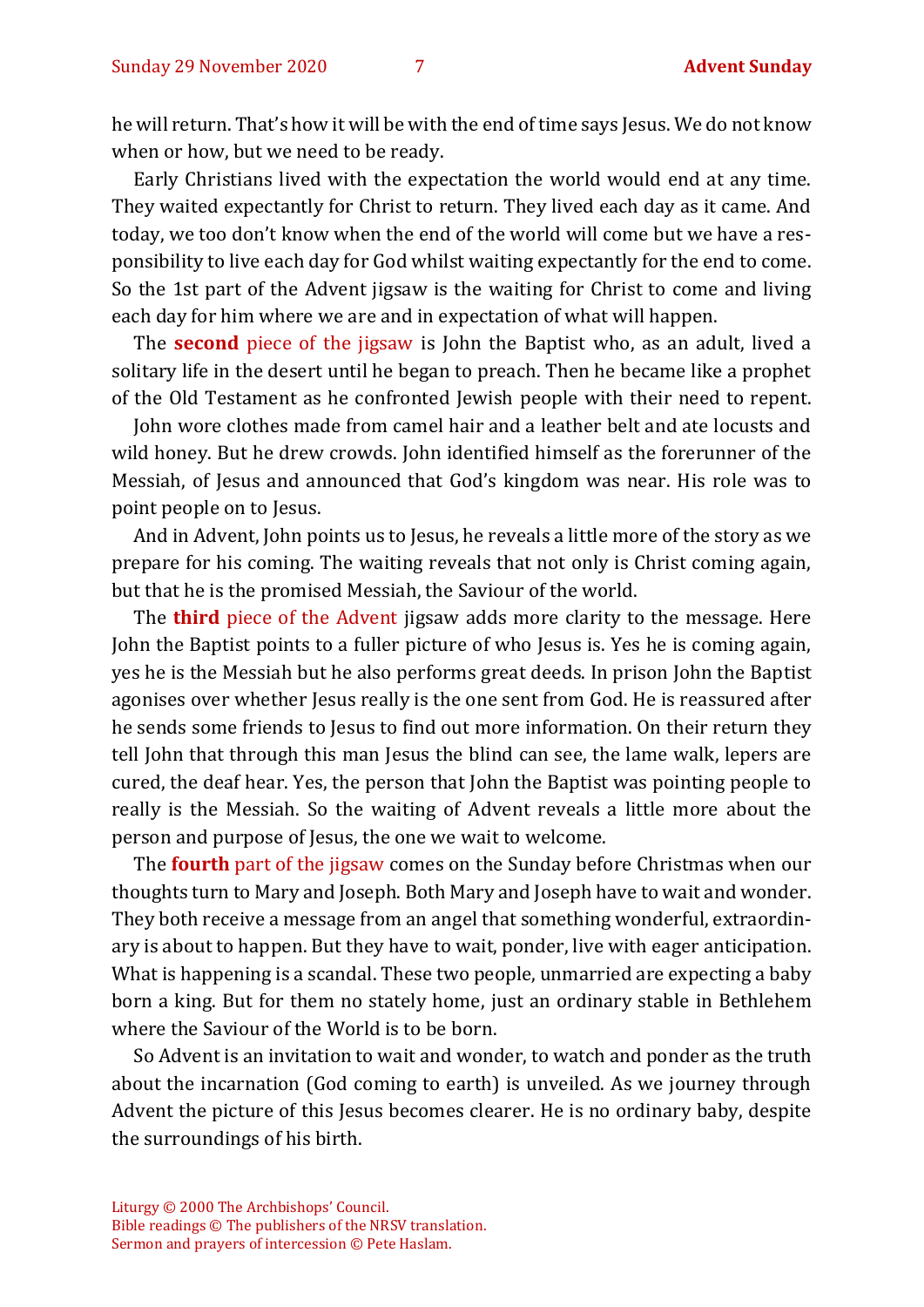This Jesus we wait for is the one who will come again to redeem the world and bring in the new heaven and the new earth at some time in the future, a time unknown to us. This Jesus is the one who was promised from ages ago and to whom John the Baptist points and where his identity is confirmed in his actions – healing and loving, caring and sharing. And this Jesus we wait for is a king born in a stable, God himself come to earth for us.

The candles, the advent calendars, the jigsaw, all invite us to wait, to wonder, to look for Christ. He was born in an obscure stable in Bethlehem. He will come again with great glory when this world ends. He is now hidden but can be found by those who wait and watch and wonder. May we wait in expectation and find Jesus this Christmas. Amen.

# **The Creed**

Do you believe and trust in God the Father, the source of all being and life, the one for whom we exist?

#### All **We believe and trust in him.**

Do you believe and trust in God the Son, who took our human nature, died for us and rose again?

#### All **We believe and trust in him.**

Do you believe and trust in God the Holy Spirit, who gives life to the people of God and makes Christ known in the world?

#### All **We believe and trust in him.**

This is the faith of the Church.

All **This is our faith. We believe and trust in one God, Father, Son and Holy Spirit. Amen.**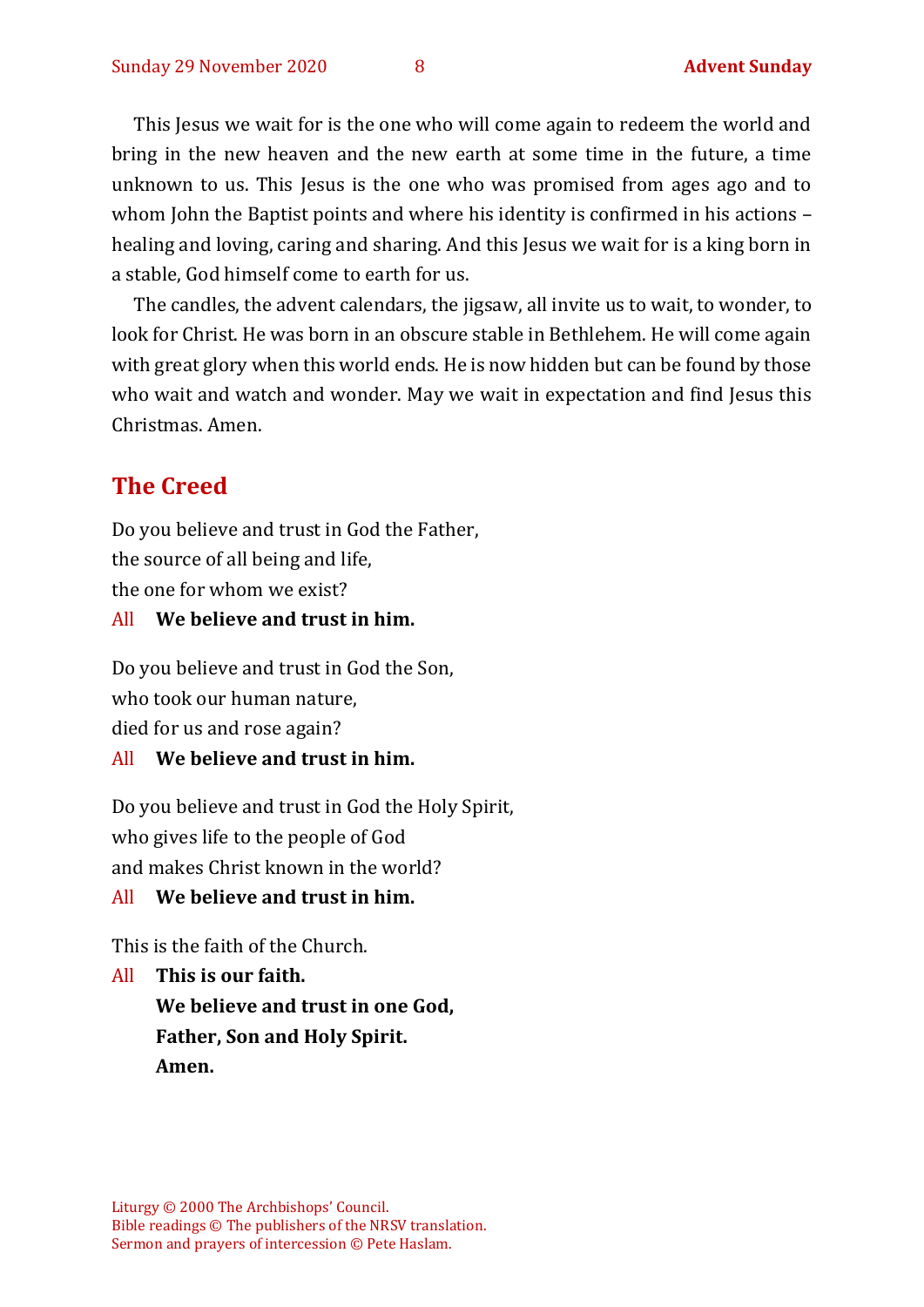# **Prayers of intercession**

Everlasting God, as we come before you at the start of the Season of Advent we ask you to prepare us for the coming, of your son Jesus Christ and to hear us when we pray in faith for the needs of the Church and the world and to thank you for your goodness.

Lord in your mercy

#### All **Hear our prayer**

Mighty God, we pray for your church today, gathering worldwide in churches and cathedrals, to praise you and to hear your holy word. Give us a sense of expectation as we come and inspiration as we go. We pray for your blessing on all those who lead, preach and teach and we pray especially for our own clergy here in Clarksfield and Waterhead as they seek to do your will and guide us through our spiritual and worldly journey through Advent, until the day when we celebrate together the birth of your Son on Christmas Day.

Lord in your mercy

#### All **Hear our prayer**

Creator God, drive away despair from our politics, revive our dreams of justice and truth, and restore our passion for what is good and right. Establish your just and gentle rule throughout the world especially where there is conflict; where peace seems so far away and so many have lost everything, even the faint hope of a peaceful future. Govern the hearts and minds of all world leaders and those in authority that they may act justly, honestly and according to your will especially at this time of the global pandemic.

Lord in your mercy

#### All **Hear our prayer**

Father God, we pray for those amongst our families, friends and neighbours who will only see in Advent a hectic and worrying run-up to the excesses of a secular Christmas. Help us as we try to set an example of a true spirit of preparation for that incredibly precious gift of the Christ-child. May they see in our Services our Carols and Christingles, whether in church or online, the true meaning of Christmas and experience your love for them through the giving of your Son, Jesus Christ. Lord in your mercy

#### All **Hear our prayer**

Merciful God, we pray for those for whom this day will be long and painful, for those in hospital or ill at home, those struggling with despair or depression and for all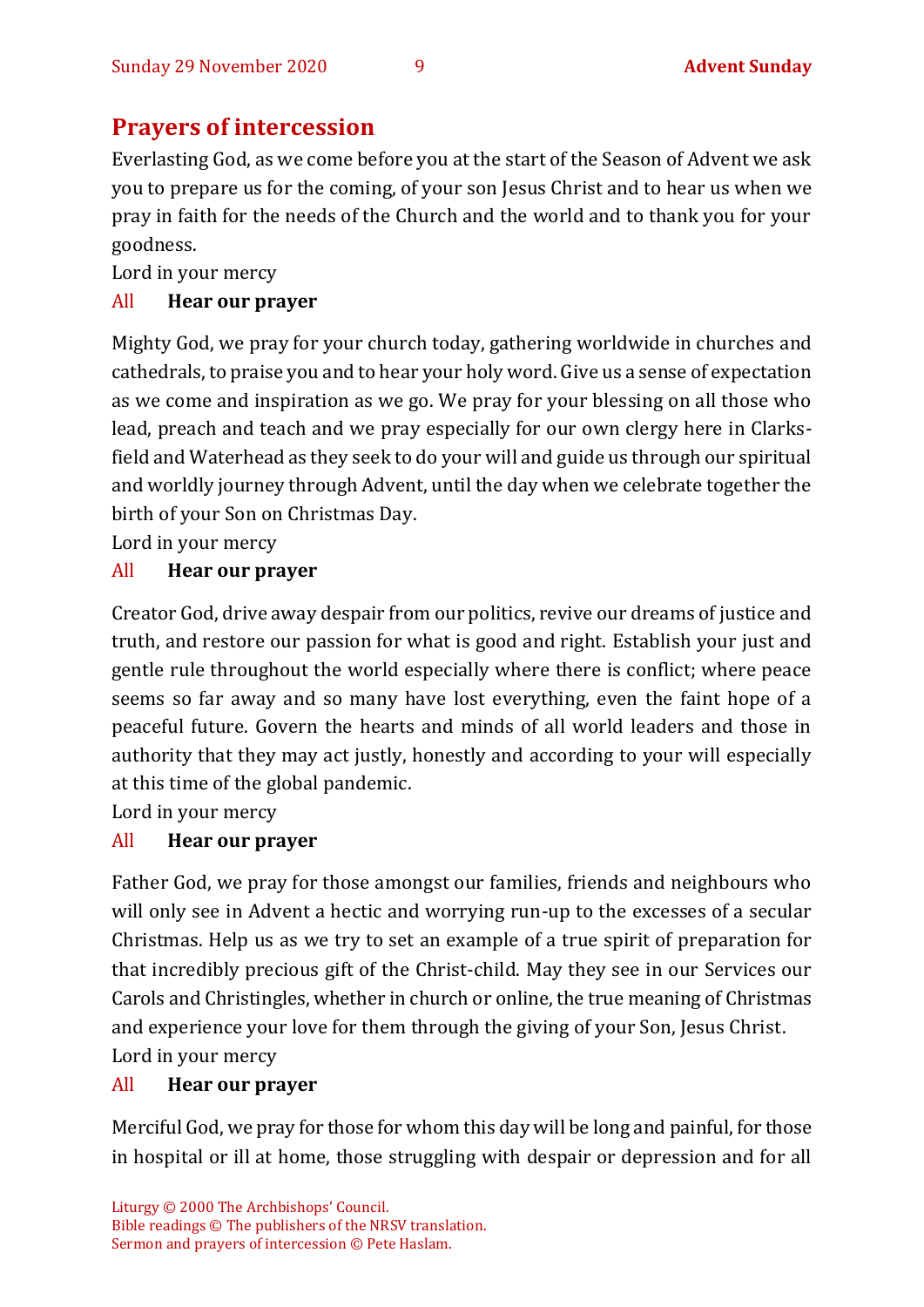who care for them. Comfort and heal all who suffer, especially at this time of the Covid-19 pandemic, give them courage and hope in their troubles, and bring them the joy of your salvation. *(add names of those requesting prayer).*

Lord in your mercy

#### All **Hear our prayer**

Loving God, we pray for those who have recently died and for those for whom this day will be their last. Be near to all who mourn and comfort them with the knowledge that in the coming of your son Jesus the gates of heaven will be opened wide for all who accept him as Lord and Saviour. *(add names of the recently departed or on the anniversary list)*

Lord in your mercy

#### All **Hear our prayer**

Advent Lord, as we move into the new liturgical year, draw near to us, strengthen our faith, deepen our love for you and for our neighbours and open our eyes to the wonder of your creation, so that when our Saviour comes he may find our hearts ready to receive him.

All **Amen.**

Merciful Father,

All **accept these prayers for the sake of your Son, our Saviour Jesus Christ. Amen.**

#### **The peace**

In the tender mercy of our God the dawn from on high shall break upon us, to shine on those who dwell in darkness and the shadow of death, and to guide our feet into the way of peace.

The peace of the Lord be always with you,

#### All **And also with you.**

HYMN 3 **[Maranatha](https://www.youtube.com/watch?v=6x_fU3LxPsk)** (please click on this link to hear the hymn) 'Maranatha' is Aramaic for 'Come, Our Lord!'

The liturgy of the Communion Service appears below

Liturgy © 2000 The Archbishops' Council. Bible readings © The publishers of the NRSV translation. Sermon and prayers of intercession © Pete Haslam.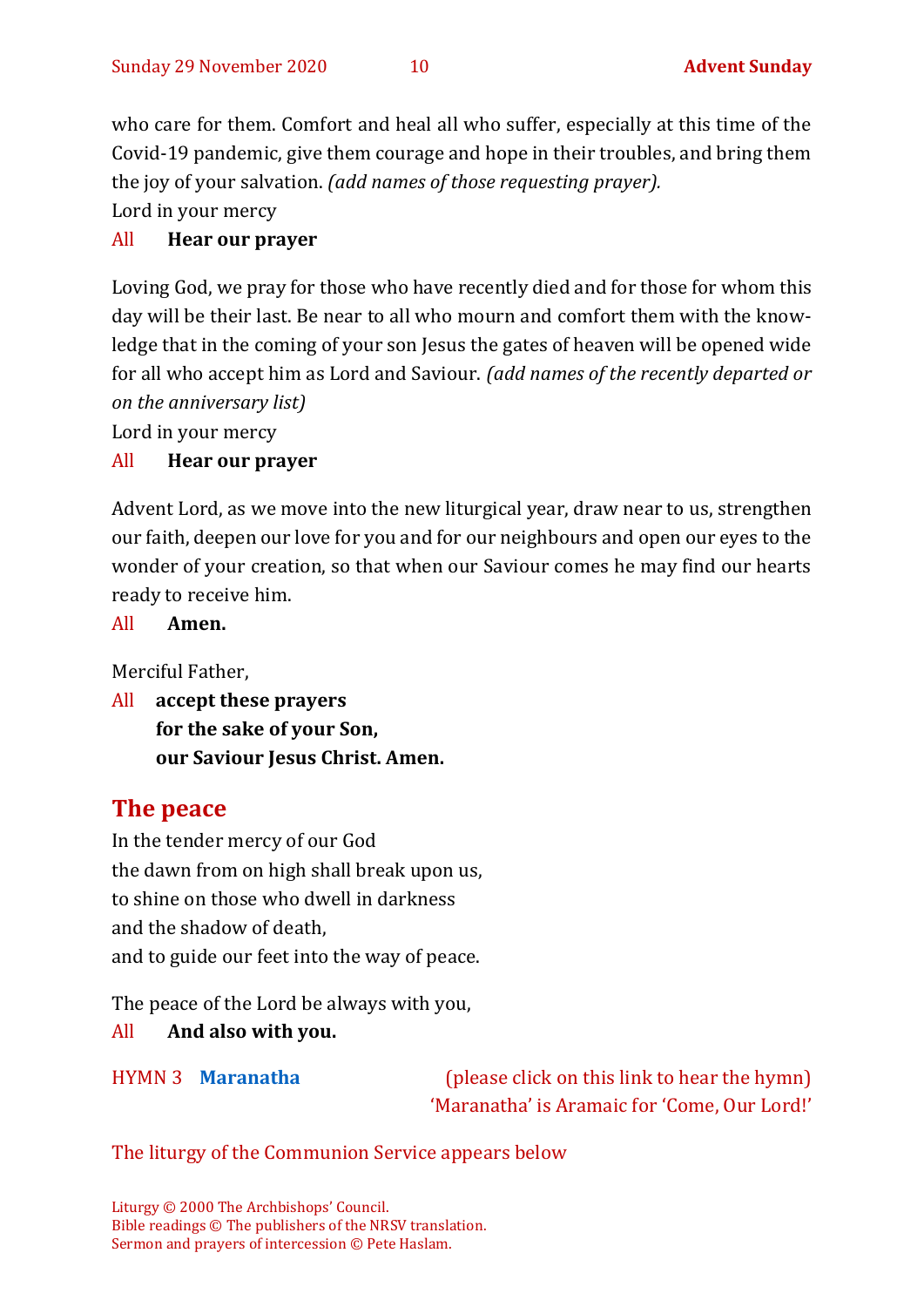# The Dismissal

May God the Father, judge all-merciful, make us worthy of a place in his kingdom.

#### All **Amen**

May God the Son, coming among us in power, reveal in our midst the promise of his glory.

#### All **Amen**

May God the Holy Spirit make us steadfast in faith, joyful in hope and constant in love.

#### All **Amen**

And the blessing of God the Almighty: Father, Son, and Holy Spirit, be with you now and remain with you always

#### All **Amen.**

# HYMN 4 **[Come thou long-expected Jesus](https://www.youtube.com/watch?v=GspGM7Pfizo)** (click on this link to hear the hymn)

Go in peace to love and serve the Lord.

#### All **In the name of Christ. Amen.**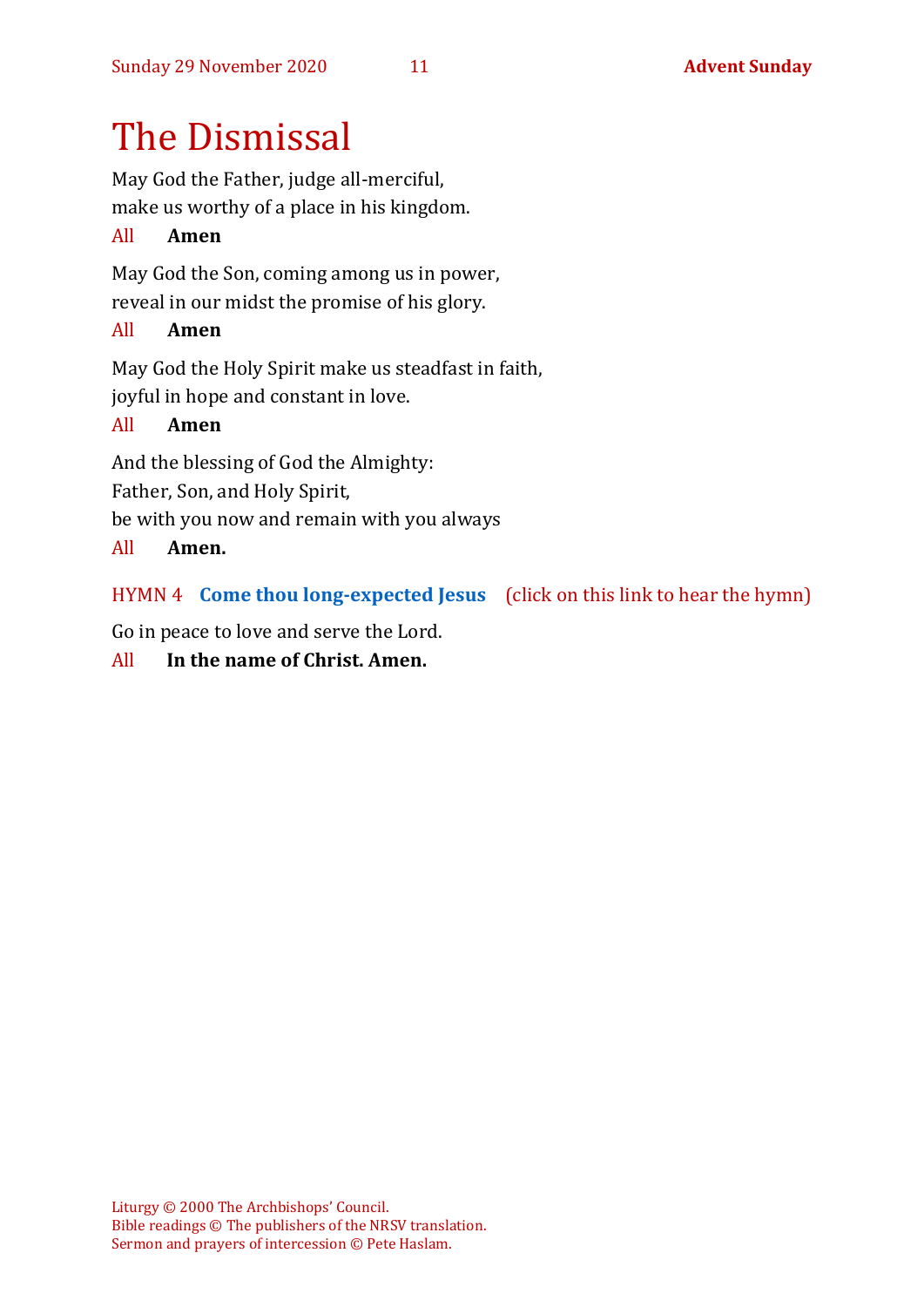# The Liturgy of the Sacrament

# Eucharistic Prayer (prayer E)

The Lord be with you

### All **and also with you.**

Lift up your hearts.

#### All **We lift them to the Lord.**

Let us give thanks to the Lord our God.

#### All **It is right to give thanks and praise.**

It is indeed right and good to give you thanks and praise, almighty God and everlasting Father, through Jesus Christ your Son. For when he humbled himself to come among us in human flesh, he fulfilled the plan you formed long ago and opened for us the way of salvation. Confident that your promise will be fulfilled, we now watch for the day when Christ our Lord will come again in glory. And so we join our voices with angels and archangels and with all the company of heaven to proclaim your glory, for ever praising you and saying:

# All **Holy, holy, holy Lord, God of power and might, heaven and earth are full of your glory. Hosanna in the highest. Blessed is he who comes in the name of the Lord. Hosanna in the highest.**

We praise and bless you, loving Father, through Jesus Christ, our Lord; and as we obey his command, send your Holy Spirit, that broken bread and wine outpoured may be for us the body and blood of your dear Son.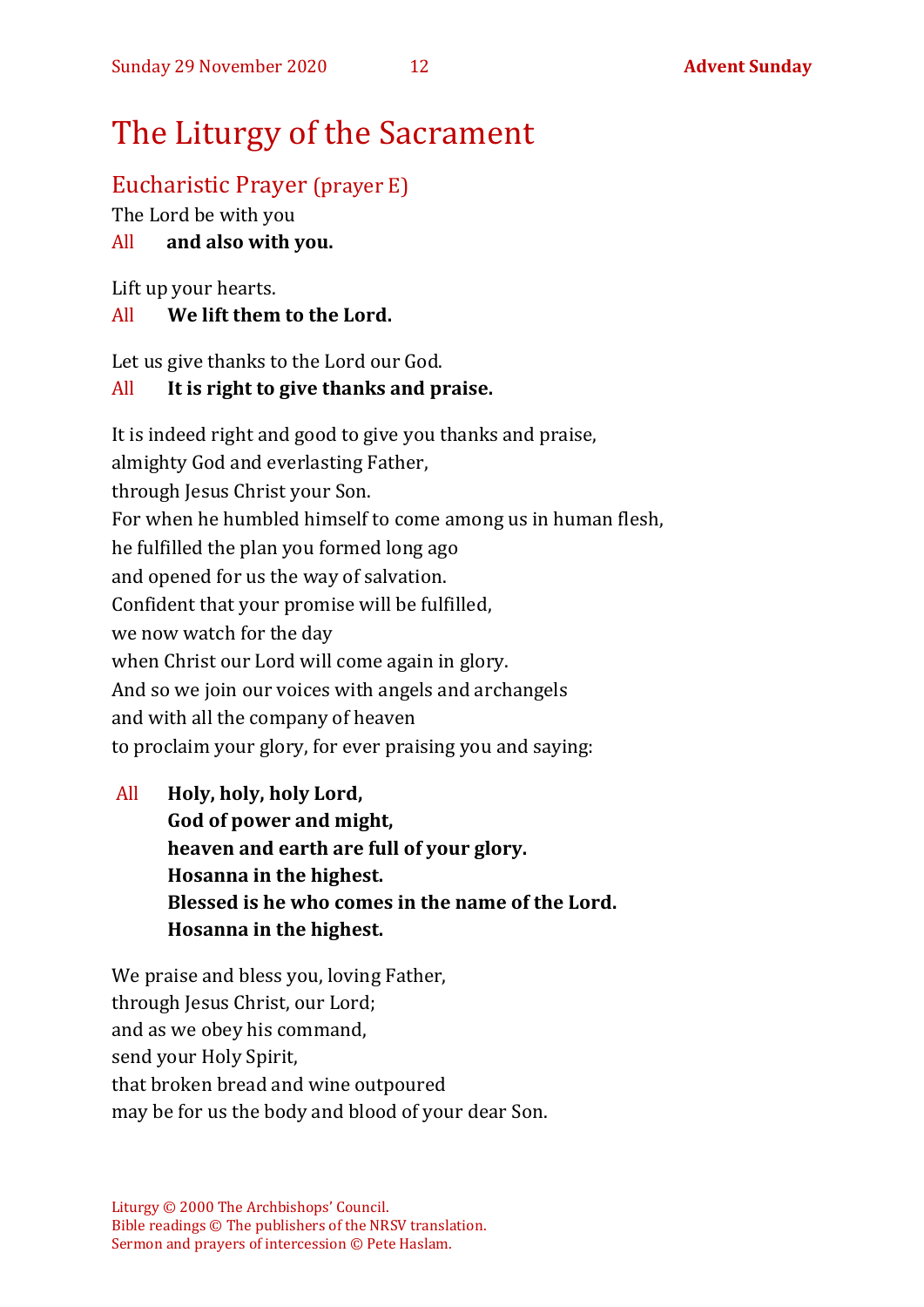On the night before he died he had supper with his friends and, taking bread, he praised you. He broke the bread, gave it to them and said: Take, eat; this is my body which is given for you; do this in remembrance of me.

When supper was ended he took the cup of wine. Again he praised you, gave it to them and said: Drink this, all of you; this is my blood of the new covenant, which is shed for you and for many for the forgiveness of sins. Do this, as often as you drink it, in remembrance of me.

So, Father, we remember all that Jesus did, in him we plead with confidence his sacrifice made once for all upon the cross.

Bringing before you the bread of life and cup of salvation, we proclaim his death and resurrection until he comes in glory.

Great is the mystery of faith:

All **Christ has died. Christ is risen. Christ will come again.**

Lord of all life,

help us to work together for that day when your kingdom comes and justice and mercy will be seen in all the earth.

Look with favour on your people, gather us in your loving arms and bring us with all the saints to feast at your table in heaven.

Through Christ, and with Christ, and in Christ, in the unity of the Holy Spirit, all honour and glory are yours, O loving Father, for ever and ever.

#### All **Amen.**

Liturgy © 2000 The Archbishops' Council. Bible readings © The publishers of the NRSV translation. Sermon and prayers of intercession © Pete Haslam.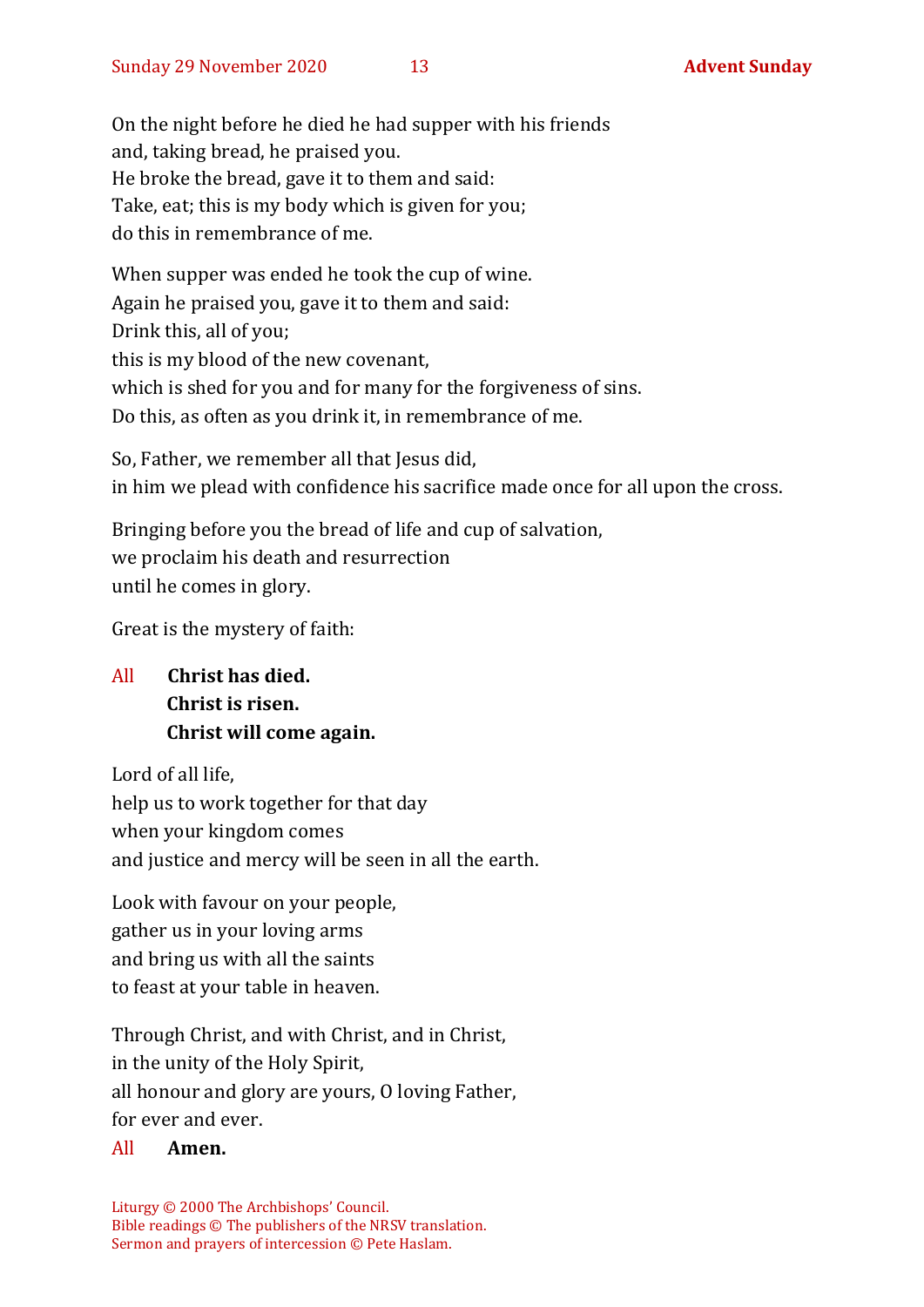# The Lord's Prayer

As our Saviour taught us, so we pray

All **Our Father in heaven, hallowed be your name, your kingdom come, your will be done, on earth as in heaven. Give us today our daily bread. Forgive us our sins as we forgive those who sin against us. Lead us not into temptation but deliver us from evil. For the kingdom, the power,** 

**and the glory are yours now and for ever. Amen.**

# Breaking of the Bread

We break this bread to share in the body of Christ.

All **Though we are many, we are one body, because we all share in one bread.**

All **Lamb of God,**

**you take away the sin of the world, have mercy on us.**

**Lamb of God, you take away the sin of the world, have mercy on us.**

**Lamb of God, you take away the sin of the world, grant us peace.**

Draw near with faith. Receive the body of our Lord Jesus Christ which he gave for you, and his blood which he shed for you. Eat and drink in remembrance that he died for you, and feed on him in your hearts by faith with thanksgiving.